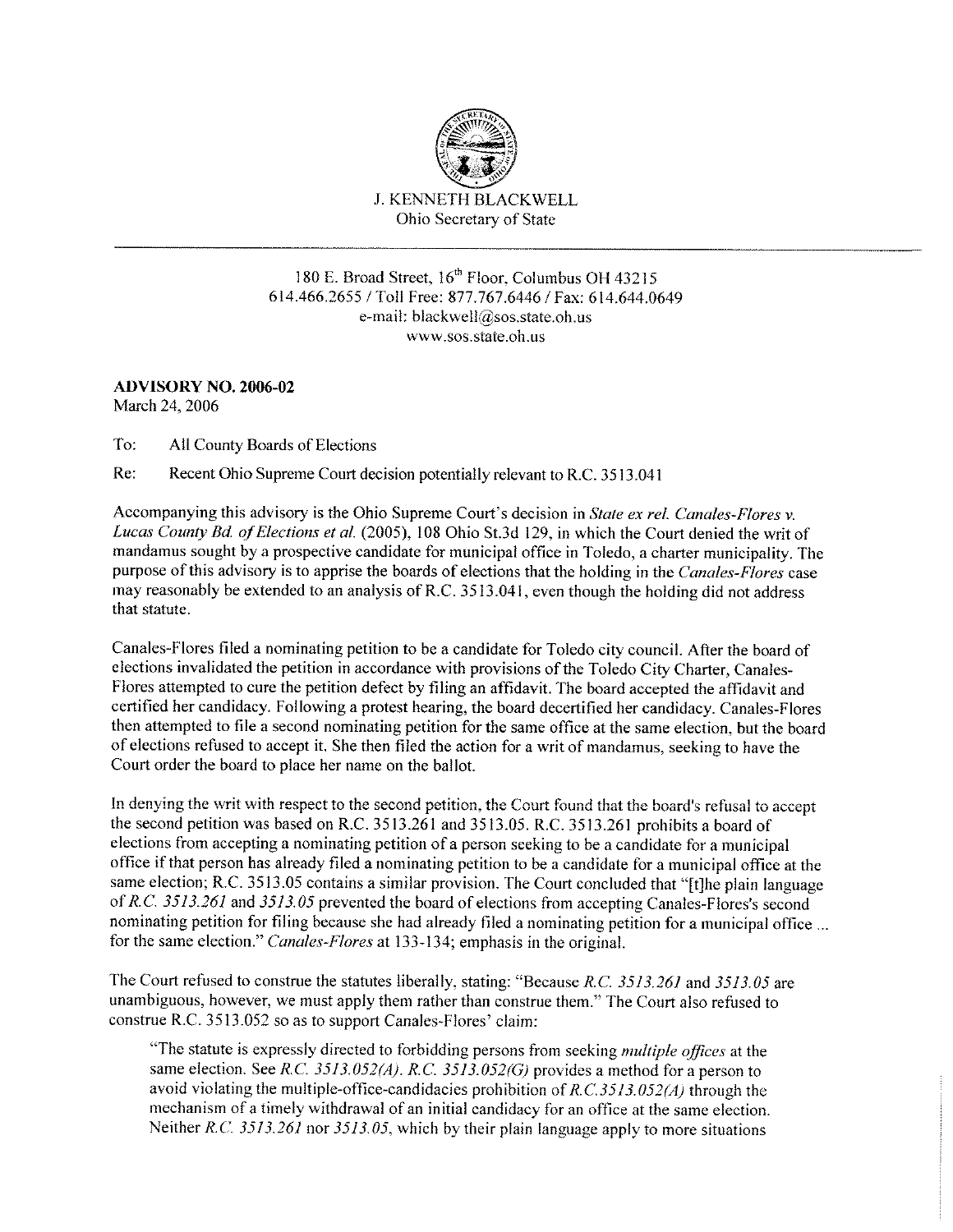than does *R.C 3513.052,* is limited to this circumstance. If the General Assembly had intended that these statutes be restricted to persons seeking more than one office at the same election, it would have done so with appropriate language, as it did in RC *3513.052.* Cf., e.g., *Choices for South-Western City Schools, I 08 Ohio St. 3d 1, 2005 Ohio 5362, 840 NE.2d 582, at P53." (Id.* at 135-136; emphasis in the original.)

The provisions ofR.C. 3513.05 and R.C. 3513.261 that the Court analyzed in *Canales-Flores* were enacted in Amended Substitute House Bill No. 445, which became effective on December 23, 2003. That act similarly amended R.C. 3513.041, the statute governing write-in candidacies, as follows:

A board of elections shall not accept for filing the declaration of intent to be a write-in candidate of a person seeking to become a candidate if that person, for the same election, has already filed a declaration of candidacy, a declaration of intent to be a write-in candidate, or a nominating petition, or has become a candidate through party nomination at a primary election or by the filling of a vacancy under section 3513.30 or 3513.3 l ofthe Revised Code, for any federal, state, or county office, if the declaration of intent to be a write-in candidate is for a state or county office, or for any municipal or township office, for member of a city, local, or exempted village board of education, or for member of a governing board of an educational service center, if the declaration of intent to be a write-in candidate is for a municipal or township office, or for member of a city, local, or exempted village board of education, or for member of a governing board of an educational service center.

This office issued Advisory 2003-02 on February 4, 2003, to apprise the boards of elections of the provisions of Am. Sub. H.B.445. With respect to R.C. 3513.04 l, that advisory stated in pertinent part:

- *Note:* This office advises boards that, as in the past, a person whose declaration of candidacy or nominating petition is determined to be invalid may seek to be a write-in candidate for the same office at the same election by timely filing a valid declaration of intent to be a write-in candidate. This advice is supported by application of the Ohio Supreme Court's long-established admonitions to construe:
	- l. election statutes relating to the same subject matter *in pari materia,* and
	- 2. language limiting ballot access liberally in favor of promoting open, competitive and robust elections.

In deciding *Canales-Flores,* the Court concluded that the language of R.C. 3513.05 and 3513.26 l must be applied without construing legislative intent. This ruling, which was issued on October 25,2005, is the most recent case we are aware of where the Ohio Supreme Court has used this analysis in the context of election law. The *Canales-Flores* decision does not specifically address the provisions of R,C, 3513.041, and thus does not expressly overturn Advisory 2003-02. However, the Ohio Supreme Court's analysis of the similar provisions contained in R.C. 3513.05 and R.C. 3513.261 can reasonably be extended to an analysis ofR.C. 3513.041.

Each board of elections is instructed to provide a copy of this Advisory to its county prosecutor and to discuss future application of R.C. 3513.041.<br>
Sincerely,<br>
Monty Lobb discuss future application of R.C. 3513.041.

Assistant Secretary of State

Attachment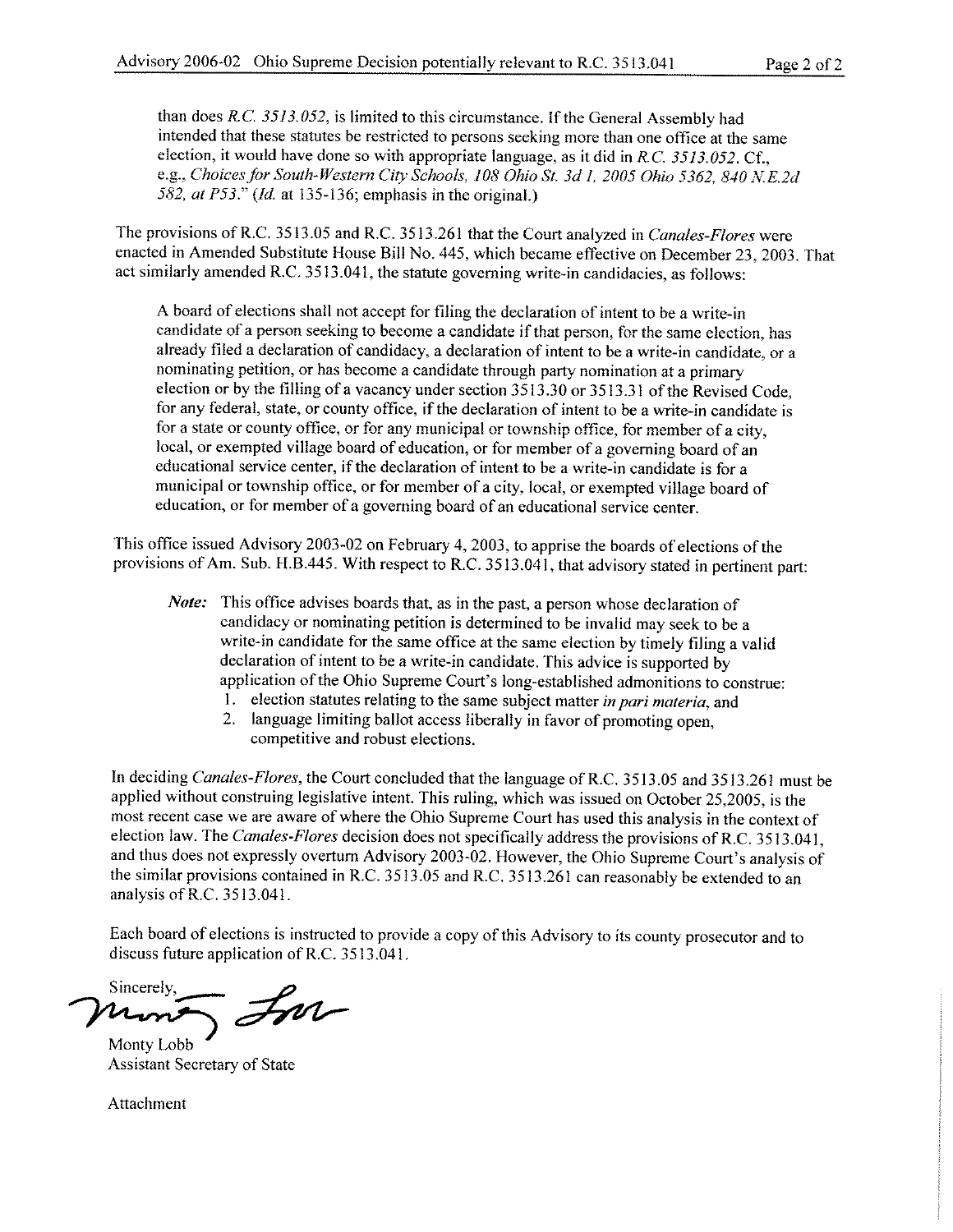### **The State ex rel. Canales-Flores v. Lucas County Board of Elections, et al.**

No. 2005-1853

Supreme Court Of Ohio.

*108 Ohio St.3d 129; 2005 Ohio 5642; 841 N.E.2d 757; 2005 Ohio LEXIS 2382* 

October 14, 2005, Submitted October 25, 2005, Decided

**NOTICE: [\*\*\*1]** THIS IS A MANUSCRIPT DOCUMENT AND IS SUBJECT TO FURTHER EDITING.

#### **DISPOSITION:** Writ denied.

**COUNSEL:** Vassar, Dills, Dawson & Bonfiglio and Keith A. Wilkowski, for relator.

Julia R. Bates, Lucas County Prosecuting Attorney, and John A. Borell, Assistant Prosecuting Attorney, for respondents.

**JUDGES:** MOYER, C.J., RESNICK, O'CONNOR, O'DONNELL and LANZINGER, JJ., concur. PFEIFER and LUNDBERG STRATTON, JJ., dissent.

### **OPINION:**

**[\*130]** IN MANDAMUS.

#### **Per Curiam.**

This is an expedited election case in which a prospective candidate for city council seeks a writ of mandamus to have her name placed on the November 8, 2005 election ballot.

On September 4, 2005, the person holding the office of Member of Toledo City Council, District Six, resigned to assume his new position as Lucas County Treasurer. Pursuant to Section 15A, Chapter III of the Toledo Charter, an election to fill the vacancy is scheduled for November 8, 2005.

On September 13, relator, Lisa Canales-Flores, submitted a nominating petition to respondent Lucas County Board of Elections to have her name placed on the November 8 ballot as a candidate to fill the council vacancy.

On September 19, the board of elections **[\*\*\*2]** reviewed Canales-Flores's petition and determined that it contained sufficient valid signatures. The petition papers, however, did not contain properly completed circulator affidavits, as required by Section 14, Chapter III of the Toledo Charter. Although Canales-Flores had circulated all of the petition papers, the notary public that she had used had erroneously completed the circulator statements.

At the September 19 board meeting, Canales-Flores submitted an affidavit attesting that all of the signatures appended to the petition papers were made in her presence and that the signatures were the genuine signatures of the persons they purported to be. The board voted to certify Canales-Flores's nominating petition and place her name on the November 8 ballot for the council seat.

On September 21, an elector within District Six filed a protest contesting Canales-Flores's candidacy. On September 27, the board of elections held a hearing on the protest. Based upon advice from its attorney and the office of the Secretary of State of Ohio, the board voted to decertify Canales-Flores's candidacy.

On September 29, Canales-Flores presented to the elections **[\*\*\*3]** board a new nominating petition to become a candidate for the vacant council seat. The board refused to accept the new petition.

On September 30, Canales-Flores brought this expedited election action for a writ of mandamus to compel the board of elections to place her name on the November 8 election ballot as a candidate for the office of Member of the Toledo City Council, District Six. Canales-Flores also named the board members and **[\*131]** director as additional respondents. Respondents answered the complaint, and the parties filed evidence and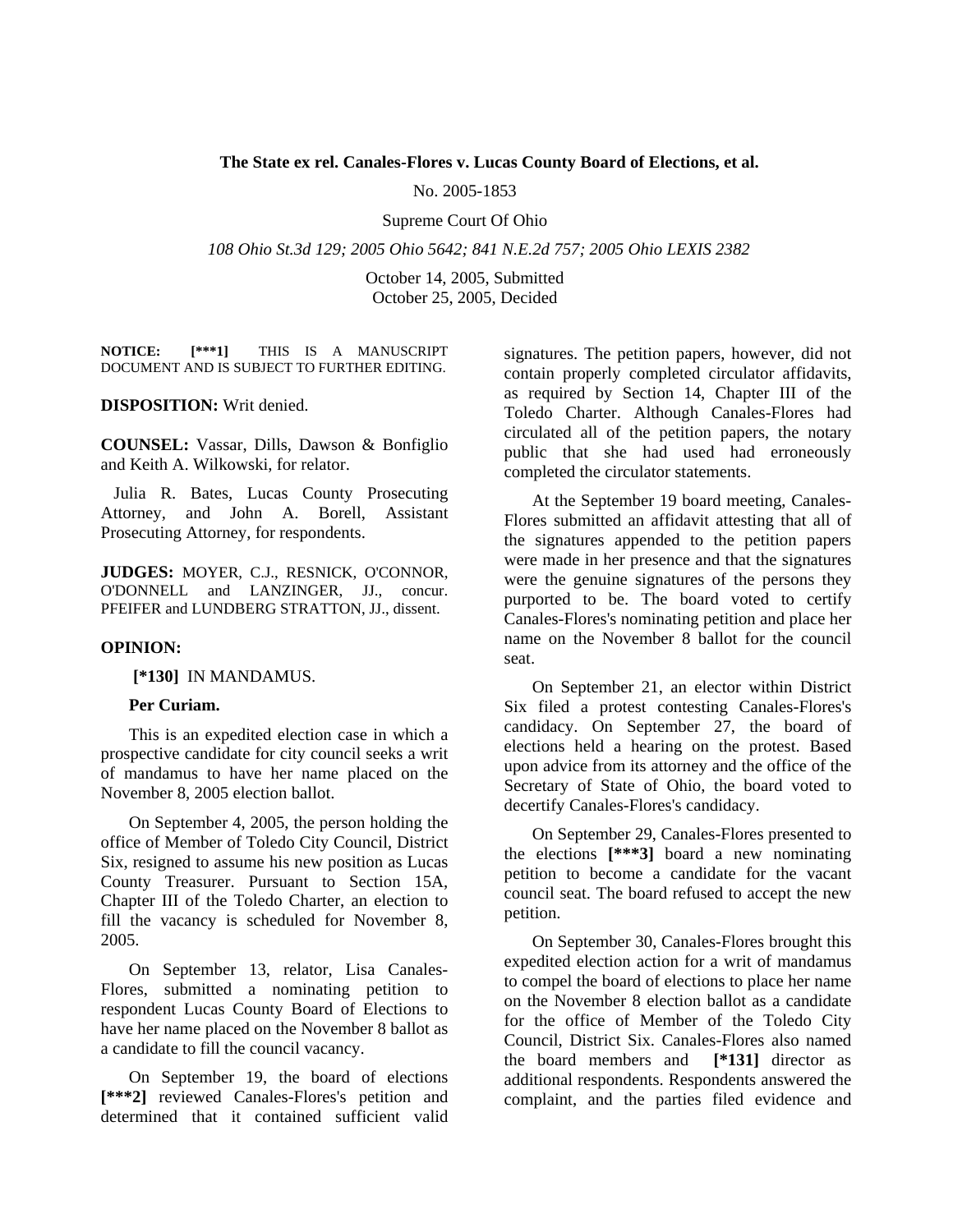S.Ct.Prac.R. X(9).

This cause is now before us for a consideration of the merits.

# **Mandamus**

Canales-Flores requests a writ of mandamus to compel the board of elections to place her name on the November 8, 2005 election ballot for the office of Member of Toledo City Council, District Six. In order to be entitled to the requested writ, Canales-Flores must establish a clear legal right to have her name placed on the November 8 election ballot, a corresponding clear legal duty on the part of the board of elections to place her name on the ballot, **[\*\*\*4]** and the lack of an adequate remedy in the ordinary course of law. *State ex rel. Choices for South-Western City Schools v. Anthony, 108 Ohio St. 3d 1, 2005 Ohio 5362, 840 N.E.2d 582, P29*. Given the proximity of the November 8 election, Canales-Flores has established that she lacks an adequate remedy in the ordinary course of law. *Id. at P30*.

For the remaining requirements, "'in extraordinary actions challenging the decision of a board of elections, the applicable standard is whether the board engaged in fraud, corruption, abuse of discretion, or clear disregard of statutes or pertinent law.'" *State ex rel. Stevens v. Geauga Cty. Bd. of Elections (2000), 90 Ohio St.3d 223, 226, 2000 Ohio 66, 736 N.E.2d 882*, quoting *State ex rel. Valore v. Summit Cty. Bd. of Elections (1999), 87 Ohio St.3d 144, 145, 1999 Ohio 317, 718 N.E.2d 415*. Canales-Flores does not allege fraud or corruption, so the dispositive issue is whether respondents abused their discretion or clearly disregarded applicable law by ruling her initial petition invalid and refusing to accept her second petition.

# **First Petition**

**[\*\*\*5]** As Canales-Flores concedes, the nominating petition that she submitted to the board of elections on September 13 was invalid because it did not contain a proper circulator affidavit for each of the petition papers. See Section 14, Chapter III of the Toledo Charter ("Signatures to nominating petitions need not be appended to one paper, but to each separate paper there shall be attached an affidavit of the circulator thereof, stating that each signature thereto was made in his or her presence and is the genuine signature of the person whose name it purports to be").

Canales-Flores contends, however, that when she submitted her affidavit at the September 19 board meeting, this submission cured any defect in the petition. In her affidavit, Canales-Flores specified that she had circulated the petition papers and that all of the petition signatures were made in her presence and were genuine signatures of the persons they purport to be.

Canales-Flores claims that based on *State ex rel. Miles v. McSweeney, 96 Ohio St.3d 352, 2002 Ohio 4455, 775 N.E.2d 468*, her correction of the petition was permissible. In *Miles,* we granted a writ of mandamus to **[\*\*\*6]** compel a city clerk to submit a referendum petition to the city council at its next regular meeting. We held that the petitioner did not violate *R.C. 3501.38(I)*, which prohibits "alterations, corrections, or additions" to a petition after it is filed, by withdrawing a defective petition, attaching required circulator affidavits, and refiling the amended petition. *Id. at P24*. See, also, *State ex rel. Rose v. Lorain Cty. Bd. of Elections (2000), 90 Ohio St.3d 229, 2000 Ohio 65, 736 N.E.2d 886*, syllabus ("Neither *R.C. 3501.38(I)* nor *(K)* prohibits the withdrawal of previously filed petitions and the submission of either new petitions or the resubmission of combined but unaltered petitions before the filing deadline").

For the following reasons, Canales-Flores's reliance on *Miles* is misplaced.

First, after *Rose* and *Miles,* the General Assembly adopted Am.Sub.H.B. No. 455, 149 Ohio Laws, Part V, 9083, 9090, which precluded the withdrawal of petitions such as those that had been permitted in those cases. See *R.C. 3501.38(I)(2)* ("No petition may be withdrawn after it is filed **[\*\*\*7]** in a public office").

Second, Canales-Flores never withdrew her petition. Instead, she attempted to file an affidavit that would be appended to the petition. Even if *R.C. 3501.38(I)(2)* did not exist or was inapplicable to her petition, Canales-Flores would not have been entitled to the application of the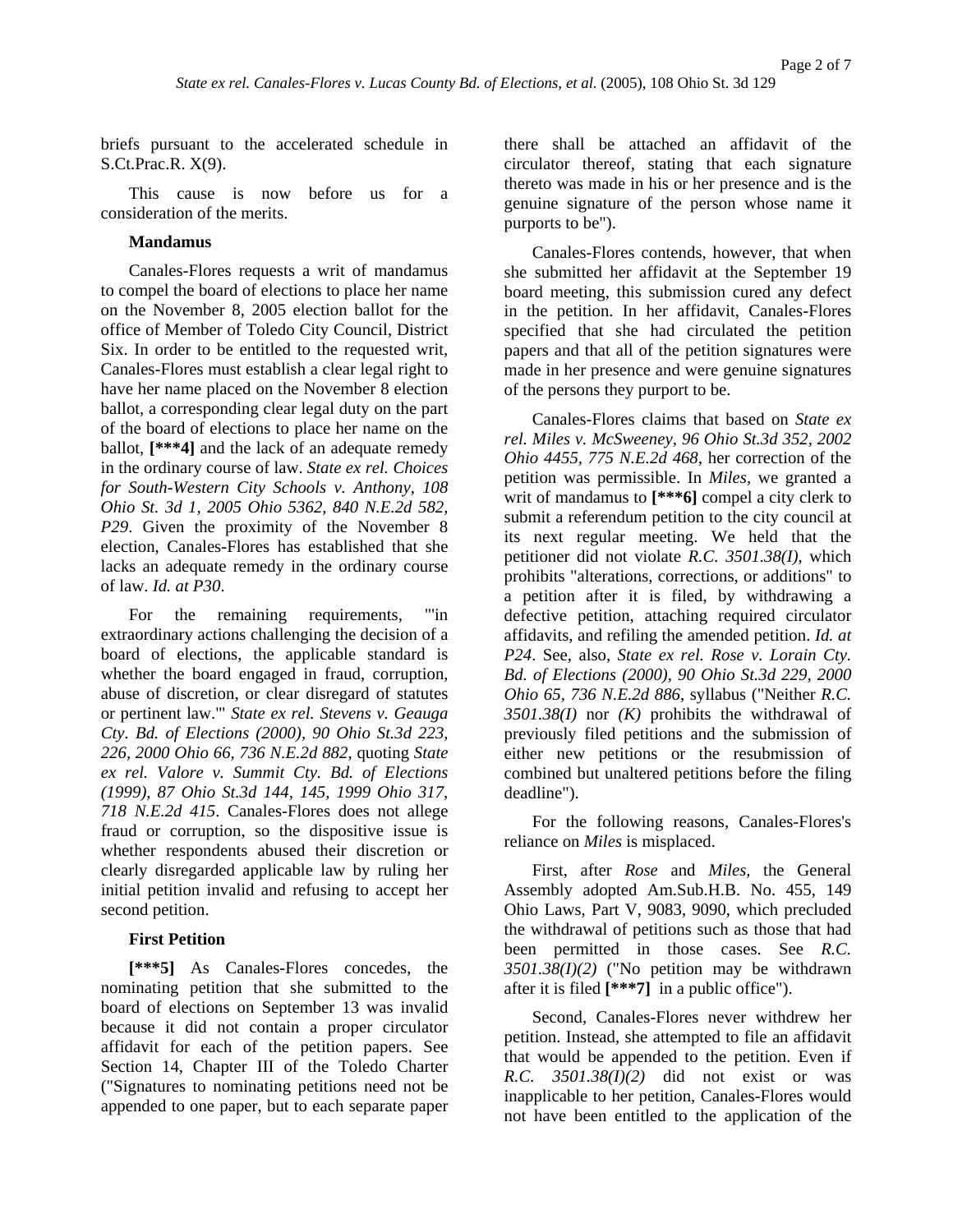Page 3 of 7

*Miles* and *Rose* holdings. See *State ex rel. Commt. for the Charter Amendment Petition -- The Millikin Woods Preservation Assn. v. Hamilton (2001), 93 Ohio St. 3d 508, 510, 2001 Ohio 1623, 757 N.E.2d 294* ("the committee did not withdraw its initial petition and attempt to resubmit it with additional part-petitions as one instrument here. Therefore, *Rose* is inapposite and *R.C. 3501.38(I)*  and  $(K)$  prohibited the committee from filing additions to the first petition and submitting different parts of the petition at different times").

Third, Canales-Flores's submission of a new affidavit violated *R.C. 3501.38(K)* ("All separate petition papers shall be filed at the same time, as one instrument") and Section 14, Chapter III of the Toledo Charter ("to each separate petition paper **[\*\*\*8]** there shall be attached an affidavit of the circulator" and "all separate papers comprising a nominating petition shall be assembled and filed with the election authorities as one instrument  $*$ \*"). The affidavit was not filed "at the same time, as one instrument" with the petition filed on September 13, and the affidavit was not attached to each separate petition paper.

Therefore, the board of elections neither abused its discretion nor clearly disregarded applicable law by ruling Canales-Flores's initial petition invalid and voting to decertify her name from the November 8 election ballot.

# **[\*133] Second Petition**

Canales-Flores next asserts that the board of elections abused its discretion and clearly disregarded applicable law by refusing to accept her timely submission of a new nominating petition on September 29.

The board's refusal was based on *R.C. 3513.261* and *3513.05*. *R.C. 3513.261* prohibits a board of elections from accepting a nominating petition of a person seeking to be a candidate for a municipal office if that person has already filed a nominating petition **[\*\*\*9]** to be a candidate for a municipal office at the same election:

"*The* secretary of state or a *board of elections shall not accept for filing a nominating petition of a person seeking to become a candidate if that person, for the same election, has already filed* a declaration of candidacy, a declaration of intent to

be a write-in candidate, or *a nominating petition,*  or has become a candidate through party nomination at a primary election or by the filling of a vacancy under *section 3513.30* or *3513.31 of the Revised Code* for any state or county office, if the nominating petition is for a state or county office, or *for any municipal* or township *office,* or for member of a city, local, or exempted village board of education, or for member of a governing board of an educational service center, *if the nominating petition is for a municipal* or township *office,* or for member of a city, local, or exempted village board of education, of for member of a governing board of an educational service center." (Emphasis added.)

 provision: **[\*\*\*10]**  *R.C. 3513.05* contains a comparable

"*The* secretary of state of a *board of elections shall not accept for filing a declaration of candidacy and petition of a person seeking to become a candidate if that person, for the same election, has already filed a declaration of candidacy* or a declaration of intent to be a writein candidate, or has become a candidate by the filling of a vacancy under *section 3513.30 of the Revised Code* for any state or county office, if the declaration of candidacy is for a state or county office, or *for any municipal* or township *office, if the declaration of candidacy is for a municipal* or township *office.*" (Emphasis added.)

 *582 , at P40.* **[\*\*\*11]** In construing statutes, "our paramount concern is the legislative intent in enacting the statute." *State ex rel. Steele v. Morrissey, 103 Ohio St.3d 355, 2004 Ohio 4960, 815 N.E.2d 1107, P21*. "To discern this intent, we first consider the statutory language, reading words and phrases in context and construing them in accordance with rules of grammar and common usage." *Choices for South-Western City Schools, 108 Ohio St. 3d 1, 2005 Ohio 5362, 840 N.E.2d* 

 petition for filing **[\*134]** because she had already The plain language of *R.C. 3513.261* and *3513.05* prevented the board of elections from accepting Canales-Flores's second nominating filed a nominating petition for a municipal office - - Member of Toledo City Council, District Six - for the same election. The phrase "*any* municipal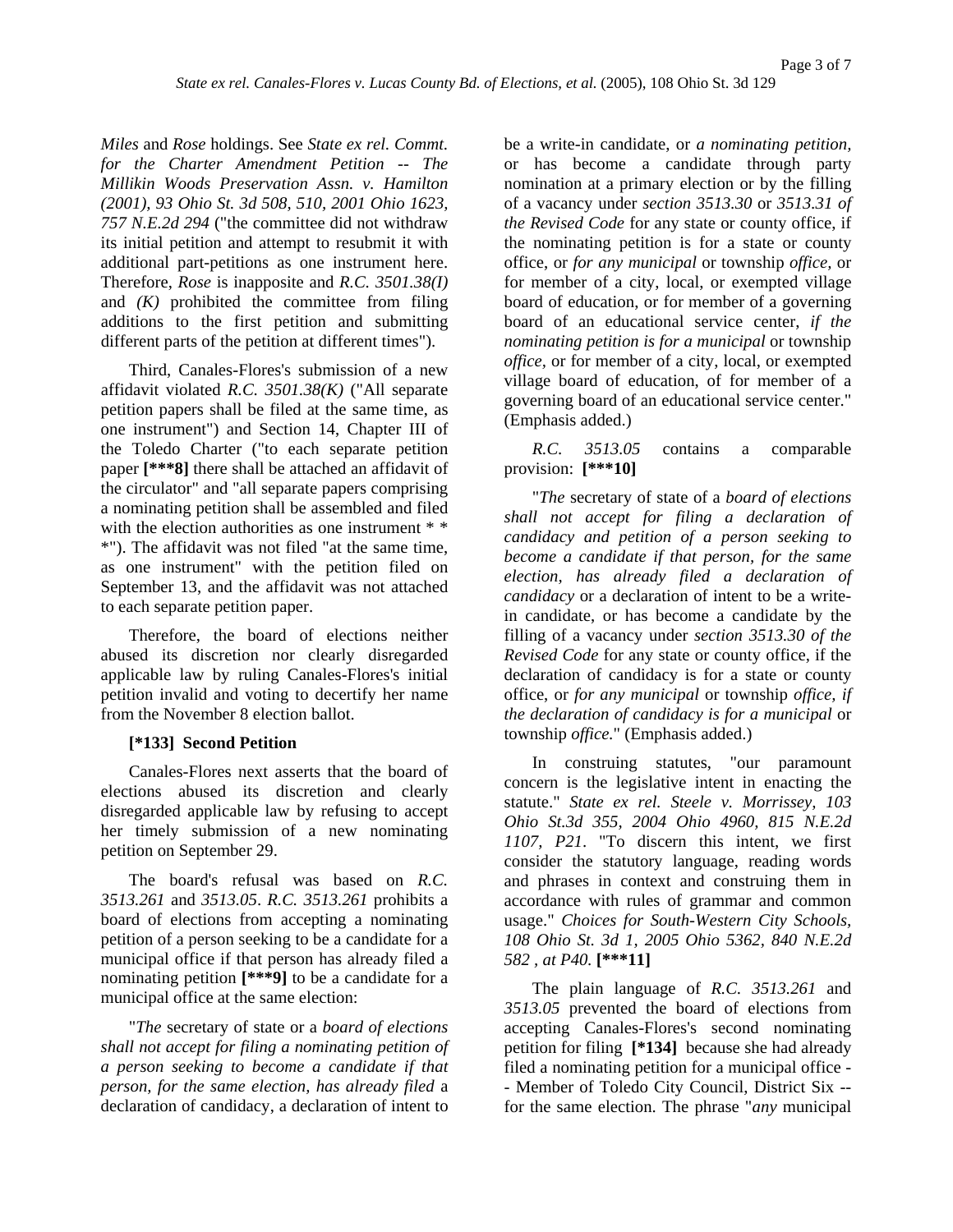encompass a previous nominating petition for the *same* municipal office. (Emphasis added.) See *Weiss v. Pub. Util. Comm. (2000), 90 Ohio St. 3d 15, 17, 2000 Ohio 5, 734 N.E.2d 775*, citing *State ex rel. Purdy v. Clermont Cty. Bd. of Elections (1997), 77 Ohio St.3d 338, 340, 1997 Ohio 278, 673 N.E.2d 1351* ("In *Purdy,* we adopted the meaning of the word 'any' as set forth in Webster's Third New International Dictionary (1971) 97: '"Any"' means "one or some indiscriminately of whatever kind" ' "). Similarly, Canales-Flores had previously "filed" a nominating petition. See Garner, Black's Law Dictionary (8th Ed.2004) 660, defining "file" to mean "to deliver a legal document to the court clerk or record custodian for placement into the **[\*\*\*12]** official record."

Canales-Flores nevertheless contends that based on a rule of liberal construction, we must conclude that the statutes do not bar her second petition. Cf. *State ex rel. Altiere v. Trumbull Cty. Bd. of Elections (1992), 65 Ohio St.3d 164, 165, 602 N.E.2d 613*, quoting *State ex rel. Schenck v. Shattuck (1982), 1 Ohio St.3d 272, 274, 1 OBR 382, 439 N.E.2d 891* ("'Words limiting the right of a person to hold office are to be given a liberal construction in favor of those seeking to hold office, in order that the public may have the benefit of choice from all those who are in fact and in law qualified'").

Because *R.C. 3513.261* and *3513.05* are unambiguous, however, we must apply them rather than construe them. See *BedRoc Ltd., L.L.C. v. United States (2004), 541 U.S. 176, 183, 124 S.Ct. 1587, 158 L.Ed.2d 338* ("our inquiry begins with the statutory text, and ends there as well if the text is unambiguous"); *State ex rel. Wolfe v. Delaware Cty. Bd. of Elections (2000), 88 Ohio St.3d 182, 186, 2000 Ohio 294, 724 N.E.2d 771* (no need to liberally construe **[\*\*\*13]**  a statute whose meaning is unequivocal and definite). Therefore, no resort to liberal construction or an examination of the legislative history is warranted. See, e.g., *L.J. Minor Corp. v. Breitenbach (1996), 77 Ohio St.3d 168, 171, 1996 Ohio 325, 672 N.E.2d 636*, quoting *Storer Communications, Inc. v. Limbach (1988), 37 Ohio St.3d 193, 194, 525 N.E.2d 466* ("'An unambiguous statute is to be applied, not interpreted'"); *R.C. 1.49*.

Canales-Flores nevertheless relies on language in *R.C. 3513.052(G)*, which specifies that nothing in that statute, *R.C. 3513.261*, or *R.C. 3513.05* prohibits a person from being a candidate for an office if that person timely withdraws as a candidate for any of the offices specified in *R.C. 3513.052(A)* for which that person first sought to become a candidate:

 office, if that person timely withdraws as a **[\*135]** "Nothing in this section or section 3513.04, 3513.041, 3513.05, 3513.251, 3513.253, 3513.254 **[\*\*\*14]**, *3513.255*, *3513.257*, *3513.259*, or *3513.261 of the Revised Code* prohibits, and the secretary of state or a board of elections shall not disqualify, a person from being a candidate for an candidate for any offices specified in division (A) of this section for which that person first sought to become a candidate by filing a declaration of candidacy and petition, a declaration of intent to be a write-in candidate, or a nominating petition, by party nomination in a primary election, or by the filling of a vacancy under *section 3513.30* or *3513.31 of the Revised Code*."

Under *R.C. 3513.052(H)(2)*, "'Timely withdraws' means either of the following:

"(a) Withdrawing as a candidate before the applicable deadline for filing a declaration of candidacy, declaration of intent to be a write-in candidate, or nominating petition for the subsequent office for which the person is seeking to become a candidate at the same election;

"(b) **[\*\*\*15]** Withdrawing as a candidate before the applicable deadline for the filling of a vacancy under *section 3513.30* or *3513.31 of the Revised Code*, if the person is seeking to become a candidate for a subsequent office at the same election under either of these sections."

*R.C. 3513.052*, however, does not support Canales-Flores's claim. The statute is expressly directed to forbidding persons from seeking *multiple offices* at the same election. See *R.C. 3513.052(A)*. *R.C. 3513.052(G)* provides a method for a person to avoid violating the multiple-office-candidacies prohibition of *R.C.3513.052(A)* through the mechanism of a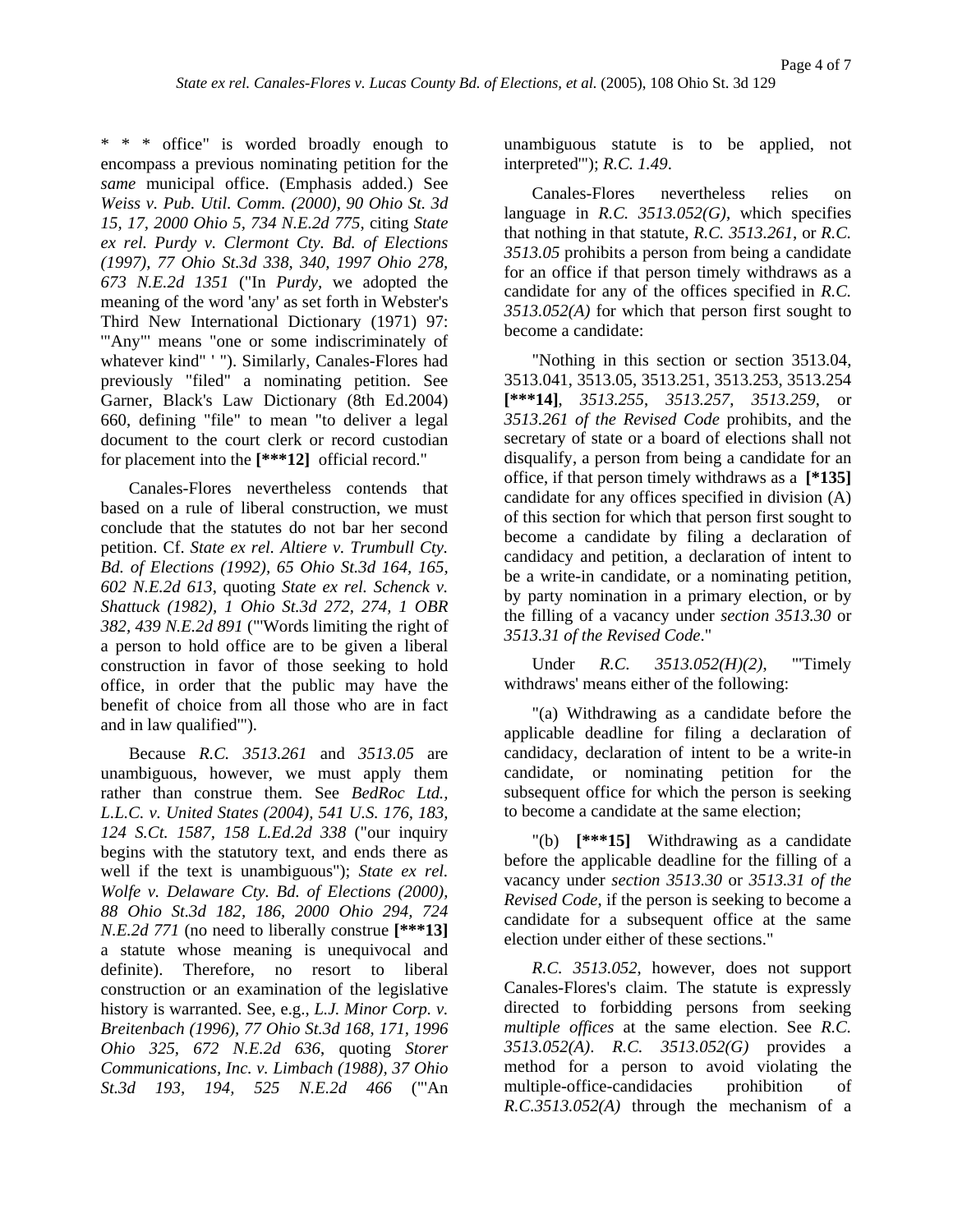Assembly had intended that these statutes be office at the same election. Neither *R.C. 3513.261*  nor *3513.05*, which by their plain language apply to more situations than does *R.C. 3513.052*, is limited to this circumstance. If the General restricted to persons seeking more than one office at the same election, **[\*\*\*16]** it would have done so with appropriate language, as it did in *R.C. 3513.052*. Cf., e.g., *Choices for South-Western City Schools, 108 Ohio St. 3d 1, 2005 Ohio 5362, 840 N.E.2d 582, at P53*.

3846. [\*\*\*17] In addition, *R.C. 3513.052(G)* requires a timely withdrawal of a candidacy before a person can avoid being disqualified as a candidate for another office at the same election. Canales-Flores never timely withdrew as a candidate, and *R.C. 3513.052(H)(2)* does not equate the invalidation of a nominating petition with the timely withdrawal of a candidacy. We will not infer what the General Assembly did not provide. Adopting Canales-Flores's construction of the pertinent statutes would result "'not [in] a construction of [the] statute, but, in effect, an enlargement of it by the court, so that what was omitted  $* * *$  may be included within its scope.'" *Lamie v. United States Trustee (2004), 540 U.S. 526, 538, 124 S.Ct. 1023, 157 L.Ed.2d 1024*, quoting *Iselin v. United States (1926), 270 U.S. 245, 251, 46 S. Ct. 248, 70 L. Ed. 566, 62 Ct. Cl. 755, 1926-1 C.B. 365, T.D.* 

*3846.* **[\*\*\*17] [\*136]** In sum, *R.C. 3513.052* does not prevent the application of *R.C. 3513.261* and *3513.05* to bar a second nominating petition for the same office at the same election after the first nominating petition has been ruled invalid.

In effect, Canales-Flores asks this court to add the word "valid" before "nominating petition" so that *R.C. 3513.261* would read, "The \* \* \* board of elections shall not accept for filing a nominating petition of a person seeking to become a candidate if that person, for the same election, has already filed \* \* \* a *valid* nominating petition \* \* \* for any municipal \* \* \* office \* \* \*, if the nominating petition is for a municipal \* \* \* office. (Emphasis added.) This we cannot do. See *State ex rel. Lee v. Karnes, 103 Ohio St.3d 559, 2004 Ohio 5718, 817 N.E.2d 76, P25*, quoting *State v. Hughes (1999), 86 Ohio St.3d 424, 427, 1999*  *Ohio 118, 715 N.E.2d 540* ("'In construing a statute, we may not add or delete words'").

 election ballot, and they present only a minimal Canales-Flores further asserts that these statutes, as construed to prevent her second petition, **[\*\*\*18]** are unconstitutional if construed to prevent her candidacy. Canales-Flores has not established beyond a reasonable doubt that the statutes are unconstitutional. *State ex rel. Watson v. Hamilton Cty. Bd. of Elections (2000), 88 Ohio St.3d 239, 242, 2000 Ohio 318, 725 N.E.2d 255*. *R.C. 3513.261* and *3513.05* do not prevent individuals from securing a position on the requirement on prospective candidates to file a valid nominating petition the first time that they submit it. Cf. *Purdy, 77 Ohio St.3d at 343-344, 673 N.E.2d 1351*. The statutes thus require only that petitioners "get it right the first time." This requirement can hardly be termed a burden. In fact, only seven out of 186 prospective candidates who submitted nominating petitions with the board of elections for the November 8, 2005 election failed -- like Canales-Flores -- to include a valid circulator's affidavit with their petitions.

The amended statutory requirements prohibiting withdrawal of a petition after it has been filed and barring a successive nominating petition can be justified by the **[\*\*\*19]** state's interests in having orderly elections and avoiding confusion that multiple nominating petitions could cause boards of elections. If Canales-Flores's construction of these statutes is adopted, a prospective candidate could conceivably file multiple defective petitions tying up an elections board's scarce resources, but still be permitted to be placed on the ballot as long as one valid petition is filed in a timely fashion.

 petitions," and "this diminished legal **[\*137]** Canales-Flores's suggestion that the General Assembly lacked any rationale to depart from the court's rulings in *Rose* and *Miles* is also misplaced. As then Justice Deborah Cook noted in her dissenting opinion in *Rose, 90 Ohio St.3d at 236, 736 N.E.2d 886* (Cook, J., dissenting), permitting a withdrawal of a petition after it has been filed might be considered to "diminish[] the finality that the statutory scheme attaches to *filed*  significance seems irreconcilable with provisions of *R.C. 3501.38* that emphasize the act of filing as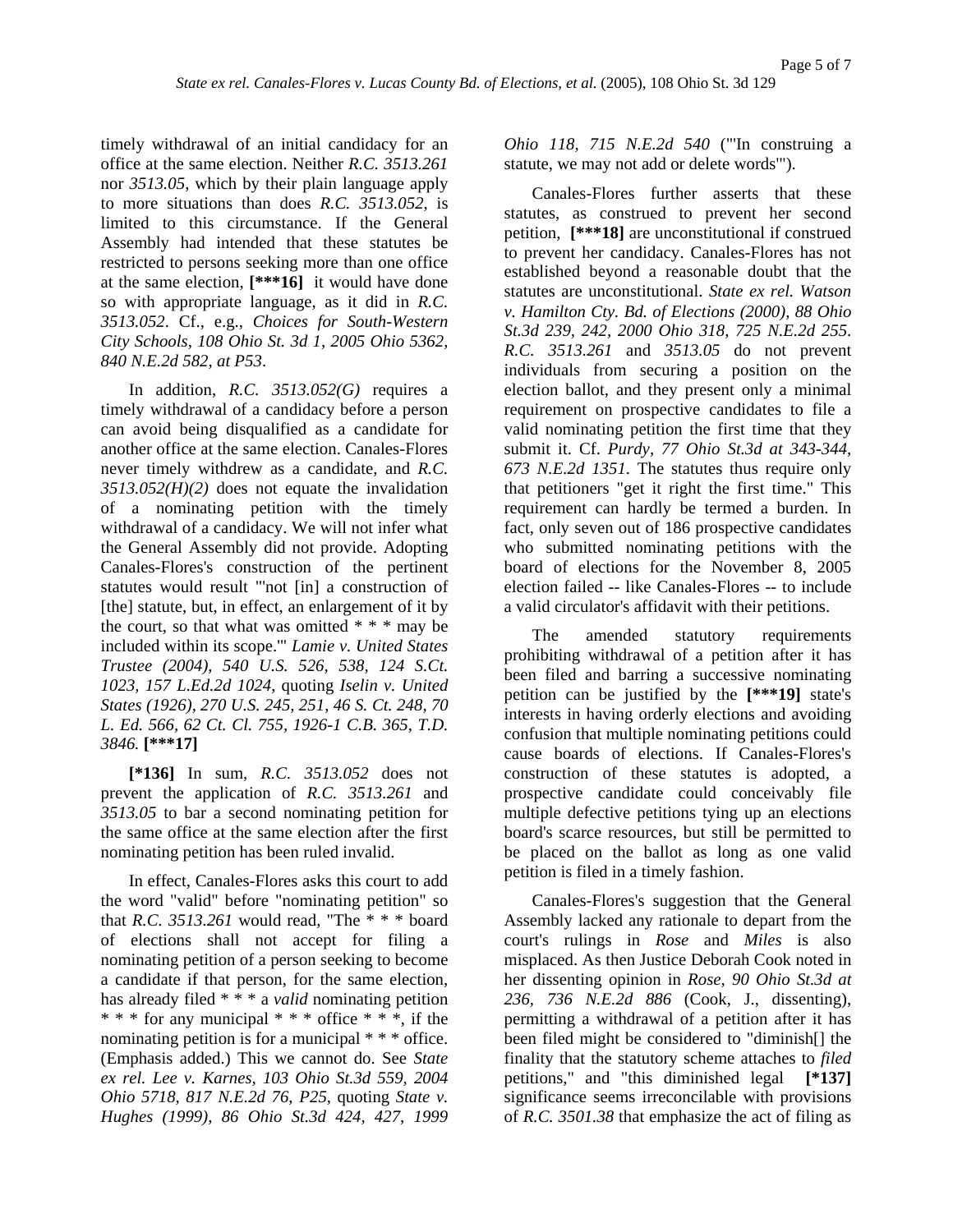and signers change." (Emphasis sic.) Although the majority of this court **[\*\*\*20]** in *Rose* and *Miles*  held otherwise based upon the language of the statutes in effect at that time, we did not suggest that the General Assembly could not reasonably disagree and determine that a balancing of the various interests favored amending these provisions to prohibit a prospective candidate from withdrawing a petition after it had been filed with a board of elections. See *Johnson v. Microsoft Corp., 106 Ohio St.3d 278, 2005 Ohio 4985, 834 N.E.2d 791, P14* ("The Ohio General Assembly, and not this court, is the proper body to resolve public policy issues"); *State v. Smorgala (1990), 50 Ohio St.3d 222, 223, 553 N.E.2d 672*  ("the General Assembly should be the final arbiter of public policy").

Canales-Flores finally asserts that the Toledo Charter supersedes the statutes. But the charter specifically incorporates nonconflicting Revised Code provisions like *R.C. 3513.261* and *3513.05*. Toledo Charter, Section 11, Chapter III ("the provisions of the general laws of the State shall apply to all such elections except as provision is otherwise made by this Charter").

**[\*\*\*21]** Therefore, the board of elections neither abused its discretion nor clearly disregarded applicable law by applying *R.C. 3513.261* and *3513.05* and refusing to accept Canales-Flores's second petition for filing.

### **Conclusion**

Based on the foregoing, the board of elections acted properly when it ruled Canales-Flores's first petition invalid and refused to accept her second petition for filing. Therefore, Canales-Flores has not established her entitlement to the requested extraordinary relief. Accordingly, we deny the writ.

Writ denied.

MOYER, C.J., RESNICK, O'CONNOR, O'DONNELL and LANZINGER, JJ., concur.

PFEIFER and LUNDBERG STRATTON, JJ., dissent.

### **DISSENTBY:** PFEIFER

### **DISSENT:**

#### **PFEIFER, J., dissenting.**

To deny Lisa Canales-Flores a place on the ballot, assuming her second nominating petition is complete, is to do worse than elevate form over substance: it is to elevate bureaucracy over democracy. This court is instituting a "get it right the first time or perish" rule that the General Assembly, in my view, did not contemplate.

This court's duty is to liberally construe limitations on the right to be an **[\*\*\*22]** eligible candidate in order to permit electors to choose from all qualified candidates. *R.C. 3513.261*  touches the gamut of would-be political candidates, **[\*138]** from Governor to township trustee. While a gubernatorial candidate may have staff and lawyers to monitor his or her nominating petitions for perfection, a normal citizen, someone not of the political class, does not have that same backup. The rule enunciated today may cause people running for Governor or Secretary of State or Supreme Court a sleepless night or two; it might also needlessly knock off the ballot willing people who seek only to serve their communities. The voters, not just the failed would-be candidates, will suffer in those instances.

 *Ohio 5362, 840 N.E.2d 582, at P40.* **[\*\*\*23]** In construing statutes, "our paramount concern is the legislative intent in enacting the statute." *State ex rel. Steele v. Morrissey, 103 Ohio St.3d 355, 2004 Ohio 4960, 815 N.E.2d 1107, P21*. "To discern this intent, we first consider the statutory language, reading words and phrases in context and construing them in accordance with rules of grammar and common usage." *State ex rel. Choices for South-Western City Schools v. Anthony, 108 Ohio St. 3d 1, 2005* 

The language of *R.C. 3513.261* and *3513.05* is unclear about whether the General Assembly intended to preclude a prospective candidate from filing a successive nominating petition if the candidate's first petition had been ruled invalid. In fact, the preeminent focus of the language appears to prevent a person from becoming a candidate for multiple offices in the same election.

"If a statute is ambiguous, the court, in determining the intention of the legislature, may